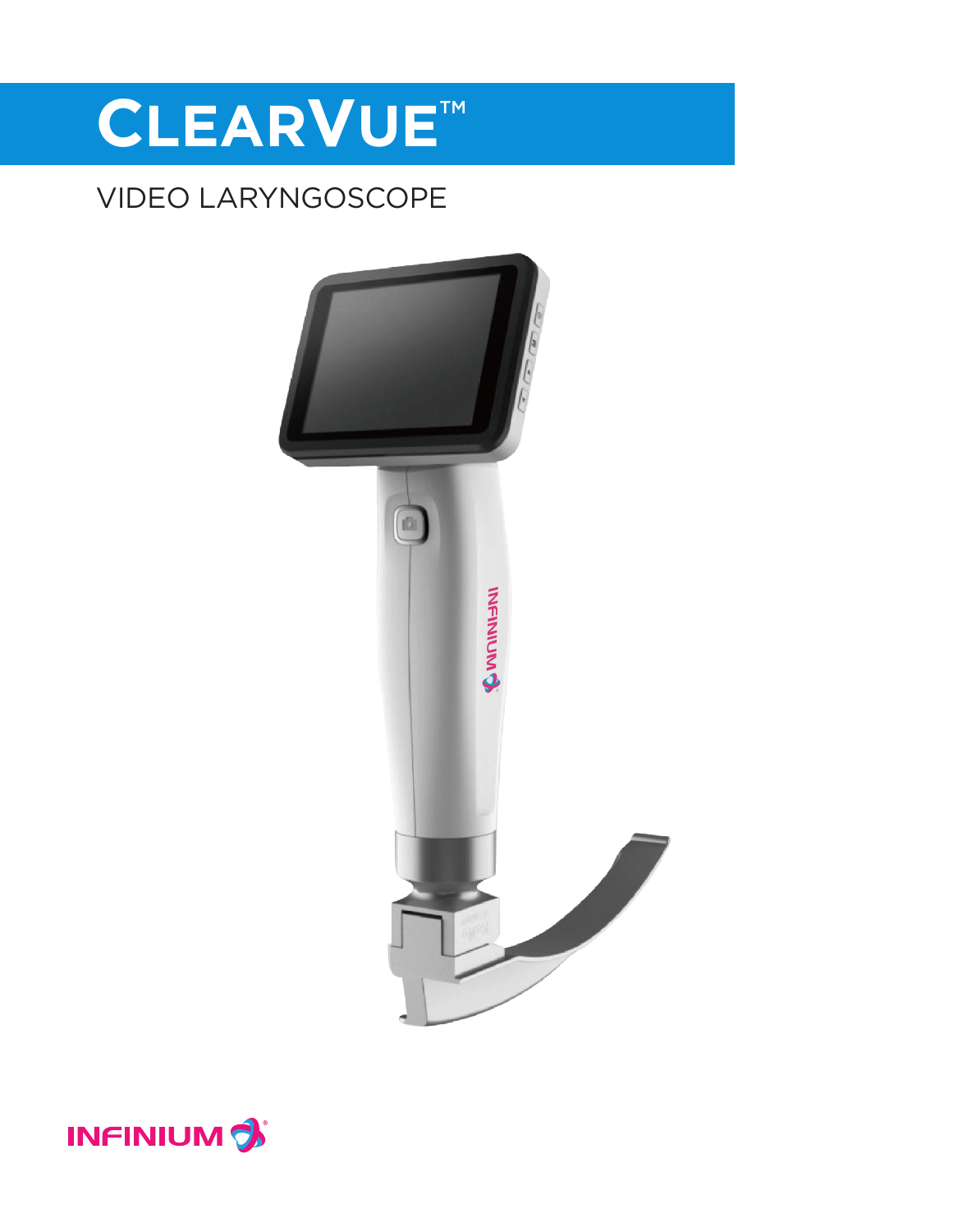# **CLEARVUE™**

## **The Infinium ClearVue™ VL3R**

### Reusable Blade Video Laryngoscopes

The Infinium ClearVue™ video laryngoscope adopts state-of-the-art image technology and possesses the advantage of a 2.0 megapixel full view camera with 4 inch high-resolution monitor. The ClearVue™ features a rechargeable li-ion battery for extended use. The HD screen offers a unique anti-fog and anti-shatter capability. The overall design is compact and ergonomic. A high-resolution view of the glottis will enable clinicians first-attempt success while minimizing any chance of a complication during the intubation process.

**INFINITIVA** 

The Infinium ClearVue™ Video Laryngoscopes are:

#### **COMPACT AND ERGONOMIC**

- **E** Lightweight Unit Is Less Than 350g
- **Rigid Steel Construction**
- **n** Quick installation and Removal of Blades
- **n** Quick Shot Camera Button for Photo and Video Recording
- 4 GB Data Storage (Approx. 80 Minutes of Stored Video)
- **Optional HDMI Output for Remote Display**

#### **COMPREHENSIVE BLADE OFFERING**

- Macintosh Blades Size 1,2,3,4,5 Available
- Macintosh Curved "D" Blades Size 1,2,3,4,5 Available
- **n** Miller Blades Size 0,1 available
- The ClearVue Comes standard with Macintosh Size 2,3, and 4 Blades

#### **DURABLE**

- 2 Years Warranty
- **Exercen Reinforced with Anti-Shatter Protection**
- **Example 1** Light Weight Long Lasting Rechargeable Li-ion Battery

#### **HIGH-DEFINITION**

- 4 Inch HD Display
- Anti-Fog Lens
- 2.0 Mega Pixel Camera With Video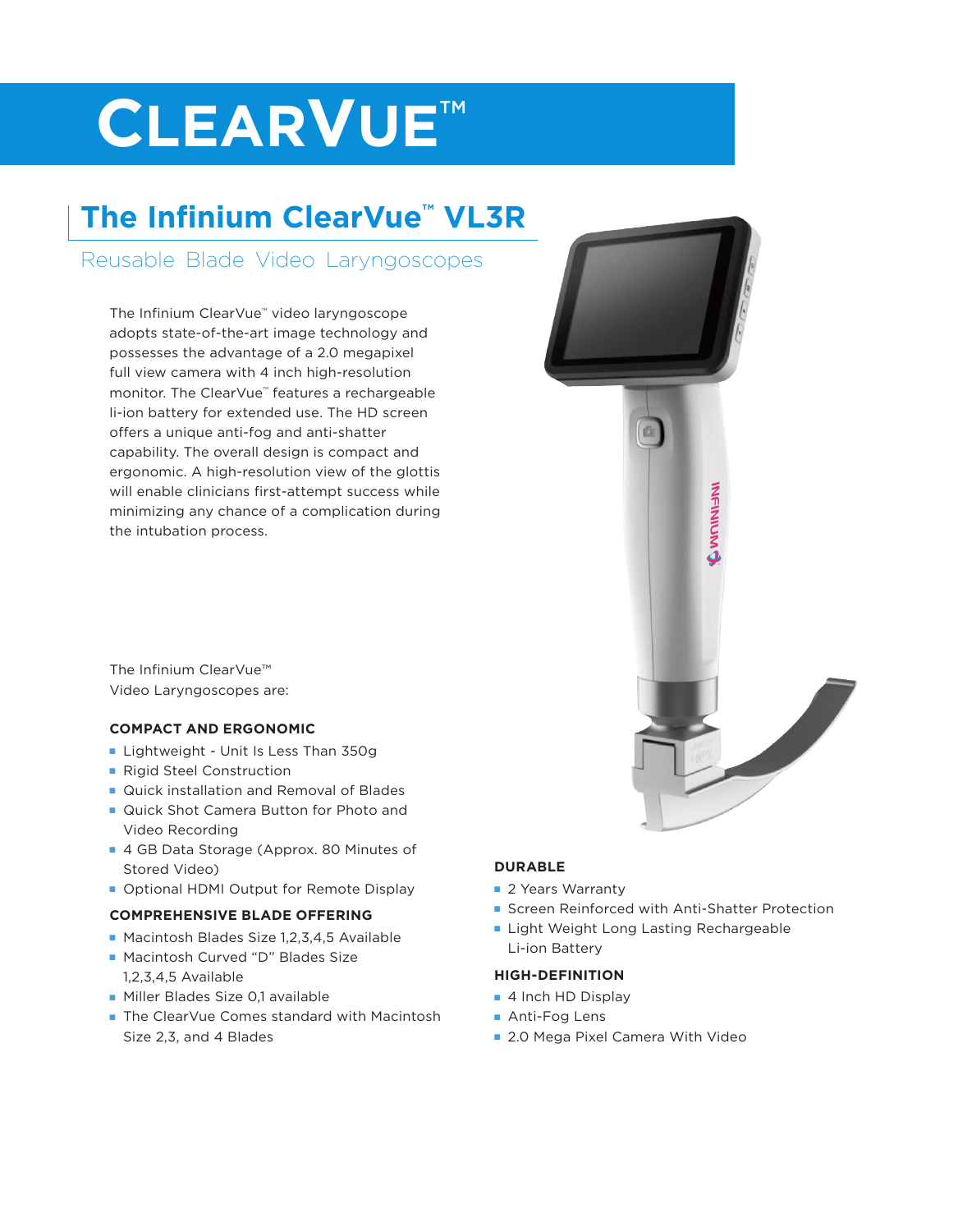

### Reusable Blade Attachment Options





The ClearVue™ VL3R comes standard with size 2, 3, and 4 reusable Mac blades.



Optional blade sizes available are: Miller 0



Miller 1 and Mac 1 and Mac 5.







Optional Curved Mac "D" Blades Sizes 1,2,3,4,5